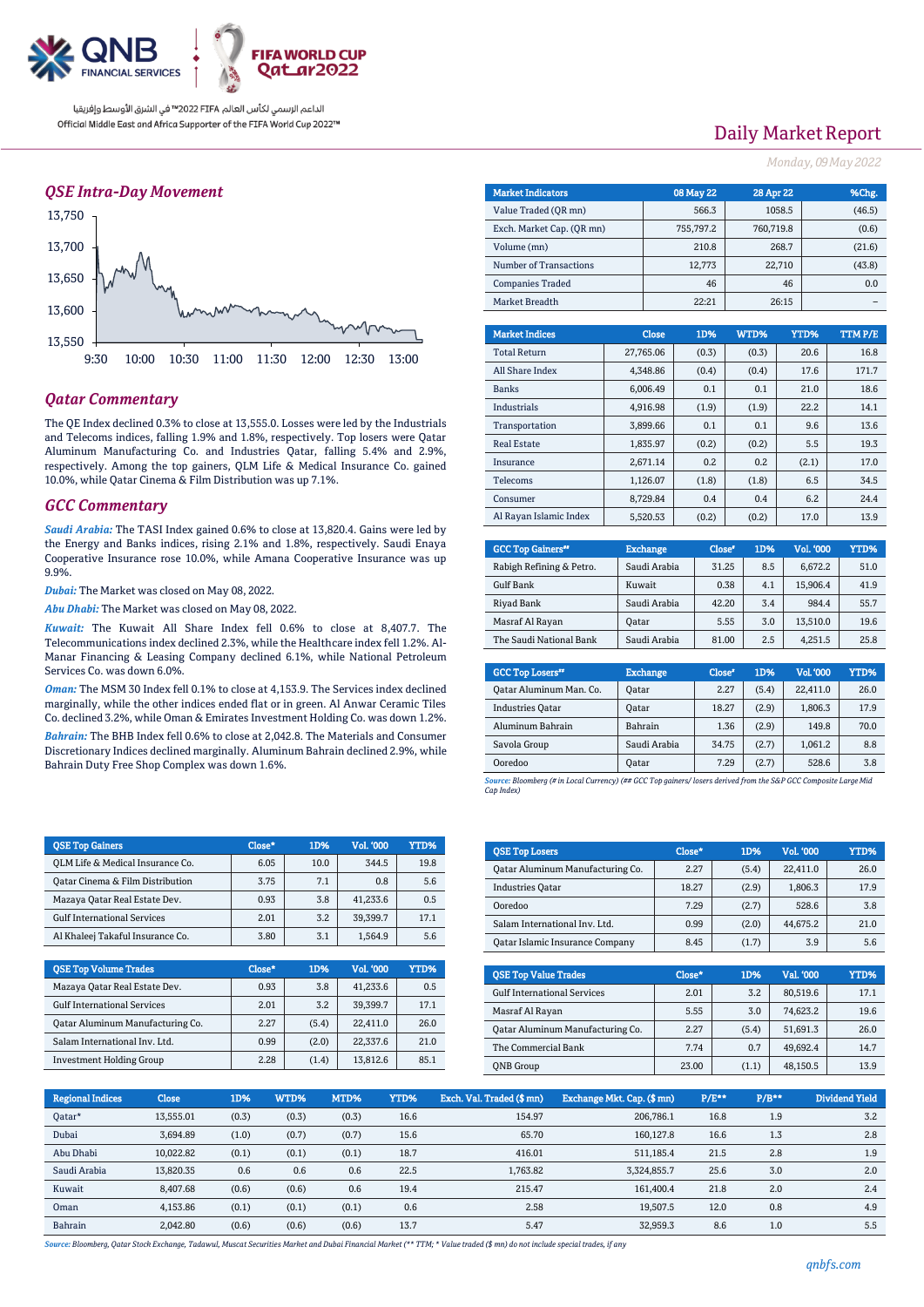

الداعم الرسمى لكأس العالم PIFA™ في الشرق الأوسط وإفريقيا Official Middle East and Africa Supporter of the FIFA World Cup 2022™

# Daily Market Report

#### *Monday, 09May2022*

### *Qatar Market Commentary*

- The QE Index declined 0.3% to close at 13,555.0. The Industrials and Telecoms indices led the losses. The index fell on the back of selling pressure from Qatari and Arab shareholders despite buying support from GCC and Foreign shareholders.
- Qatar Aluminum Manufacturing Co. and Industries Qatar were the top losers, falling 5.4% and 2.9%, respectively. Among the top gainers, QLM Life & Medical Insurance Co. gained 10.0%, while Qatar Cinema & Film Distribution was up 7.1%.
- Volume of shares traded on Sunday fell by 21.6% to 210.8mn from 268.7mn on Thursday. Further, as compared to the 30-day moving average of 231.3mn, volume for the day was 8.9% lower. Mazaya Qatar Real Estate Dev. and Gulf International Services were the most active stocks, contributing 19.6% and 18.7% to the total volume, respectively.

| <b>Overall Activity</b>        | Buy %* | Sell %* | Net (QR)         |
|--------------------------------|--------|---------|------------------|
| Qatari Individuals             | 38.99% | 43.28%  | (24, 298, 224.0) |
| <b>Oatari Institutions</b>     | 15.43% | 25.22%  | (55, 456, 792.9) |
| Oatari                         | 54.41% | 68.50%  | (79,755,016.9)   |
| <b>GCC</b> Individuals         | 0.82%  | 0.60%   | 1,211,145.5      |
| <b>GCC</b> Institutions        | 2.03%  | 2.18%   | (894,709.7)      |
| GCC                            | 2.84%  | 2.79%   | 316,435.8        |
| Arab Individuals               | 13.41% | 13.52%  | (640, 399.2)     |
| Arab Institutions              | 0.04%  | 0.00%   | 202,553.2        |
| Arab                           | 13.45% | 13.52%  | (437, 846.0)     |
| Foreigners Individuals         | 3.56%  | 3.60%   | (215, 601.1)     |
| <b>Foreigners Institutions</b> | 25.74% | 11.60%  | 80,092,028.2     |
| <b>Foreigners</b>              | 29.30% | 15.20%  | 79.876.427.1     |

*Source: Qatar Stock Exchange (\*as a % of traded value)*

### *Earnings Releases*

#### Earnings Releases

| Company                            | <b>Market</b> | Currency   | Revenue<br>$(mn)$ 102022 | % Change<br>YoY | <b>Operating Profit</b><br>$(mn)$ 102022 | % Change<br>YoY | Net Profit<br>$(mn)$ 102022 | % Change YoY |
|------------------------------------|---------------|------------|--------------------------|-----------------|------------------------------------------|-----------------|-----------------------------|--------------|
| United Fidelity Insurance Co.      | Abu Dhabi     | <b>AED</b> | 139.5                    | 1.9%            | N/A                                      | N/A             | 0.5                         | $-85.9%$     |
| Apex Investment                    | Abu Dhabi     | <b>AED</b> | 387.3                    | 48.0%           | N/A                                      | N/A             | 155.5                       | 10.8%        |
| Bahrain & Kuwait Insurance Company | Bahrain       | <b>BHD</b> | 27.2                     | 10.6%           | N/A                                      | N/A             | 1.2                         | 24.3%        |
| <b>BMMI</b>                        | Bahrain       | <b>BHD</b> | 31.2                     | 31.1%           | 2.2                                      | 40.1%           | 2.1                         | 27.7%        |
| Bahrain Telecommunication Company  | Bahrain       | <b>BHD</b> | 98.5                     | $-1.2%$         | N/A                                      | N/A             | 17.9                        | $-9.1%$      |
| <b>Banader Hotels Company</b>      | Bahrain       | <b>BHD</b> | N/A                      | N/A             | N/A                                      | N/A             | (0.5)                       | N/A          |

*Source: Company data: DFM, ADX, MSM, TASI, BHB. (#Values in Thousands, \*Financial for 1Q2022)*

### *Qatar*

 Increasing the capital of investment holding by adding the shares resulting from the acquisition of Elegancia group – Qatar Central Securities Depository has increased the capital of Investment Holding Group by adding the shares resulting from the acquisition of Elegancia Group, which equals to 2,574,037,500 shares. The new capital is now 3,404,037,500 shares. Therefore, Investment Holding Group Q.P.S.C. issued and allocated the increased shares to the owners of Elegancia as a result of the acquisition as follows:

Mr. Mohamad Moataz Mohamad Al-Khayat 37.5% of the shares to be issued i.e. /965,264,063/ shares (nine hundred and sixty-five million, two hundred and sixty-four thousand and sixty-three shares).

Mr. Ramez Mohamad Al-Khayat 37.5% of the shares to be issued, i.e. /965,264,062/ shares (nine hundred and sixty-five million, two hundred and sixty-four thousand and sixty-two shares).

Urbacon Trading and Contracting Company WLL 25% of the shares to be issued, or 643,509,375/ shares (six hundred and forty-three million five hundred and nine thousand three hundred and seventy-five shares). Please note that no change in the Index Free Float for Investment Holding Group (IGRD), used in QE Index and QE All Share Index, QE All Share Industrials Index and QE Al Rayan Islamic Index. (QSE)

- Notice regarding the issuance of the subscription rights of Qatar First Bank – Qatar First Bank announces the successful closure of its rights issue process. The process included 2 weeks of trading rights (from March 16, 2022, to March 29, 2022) and a 2-week subscription period (from April 6, 2022, to April 19, 2022). The total subscriptions received amounted to QR322,453,798 representing 64% of the planned capital increase of QR504,000,000. The Bank shall take the necessary procedures to complete the subscription process of unsubscribed shares in accordance with the mechanism approved by the Qatar Financial Markets Authority (QFMA) and as per the authority provided to the Board of Directors of the Bank by the EGM on 22 September 2021. (QSE)
- QNBFS: Qatar banking sector total assets increased 0.8% MoM to QR1.832tn in March – Qatari banking sector's total assets increased by

0.8% MoM (+0.3% in 2022) in March to reach QR1.832tn, QNB Financial Services has said in a report. Total loan book increased by 0.4% MoM (- 0.1% in 2022) to reach QR1,215.5bn and deposits went up by 0.3% MoM (- 0.7% in 2022) to reach QR967.7bn in March. The private and public sector pushed the credit higher (up 0.4% and 0.6% respectively MoM in March). As deposits went up by 0.3% in March, the LDR went slightly up to 125.6% vs. 125.5% in February, QNBFS said. Public sector deposits went up by 4.2% MoM (+0.9% in 2022) in March resulting in the overall gain in deposits. Looking at segment details, the government segment (represents nearly 33% of public sector deposits) increased by 12.0% MoM (-5.4% in 2022), while the semi-government institutions' segment moved up by 4.9% MoM (+2.9% in 2022). However, the government institutions' segment (represents nearly 54% of public sector deposits) declined marginally by 0.1% MoM (+4.6% in 2022). Private sector deposits moved down by 0.2% MoM (+3.2% in 2022). On the private sector front, the companies and institutions' segment went down by 0.8% MoM (+3.0% in 2022) and the consumer segment went up by 0.3% MoM (+3.4% in 2022). Non-resident deposits declined by 2.9% MoM (-7.9% in 2022). The overall loan book moved higher by 0.4% in March. Total Private sector loans moved up by 0.4% MoM (+1.2% in 2022) in March 2022. Consumption and others segment and the general trade segment mainly contributed toward the private sector loan growth in March. Consumption and others segment (contributes nearly 21% to private sector loans) increased by 1.3% MoM (+2% in 2022). General trade (contributes nearly 21% to private sector loans) went up by 0.6% MoM (+1.8% in 2022). Services (contributes nearly 28% to private sector loans) moved up by 0.2% MoM (+1.6% in 2022). However, real estate (contributes nearly 21% to private sector loans) edged down marginally by 0.1% MoM (+0.1% in 2022) in March. Domestic public sector loans went up by 0.6% MoM (-2.2% in 2022). The government segment's (represents nearly 35% of public sector loans) loan book increased by 1.4% MoM (-7.7% in 2022), while the semigovernment institutions' segment moved up by 6.3% MoM (+8.7% in 2022). However, the government institutions' segment (represents nearly 59% of public sector loans) declined slightly by 0.4% MoM (+0.4% in 2022) during March, QNBFS said. The public sector contributed largely to the increase in deposits as government deposits increased by 12% during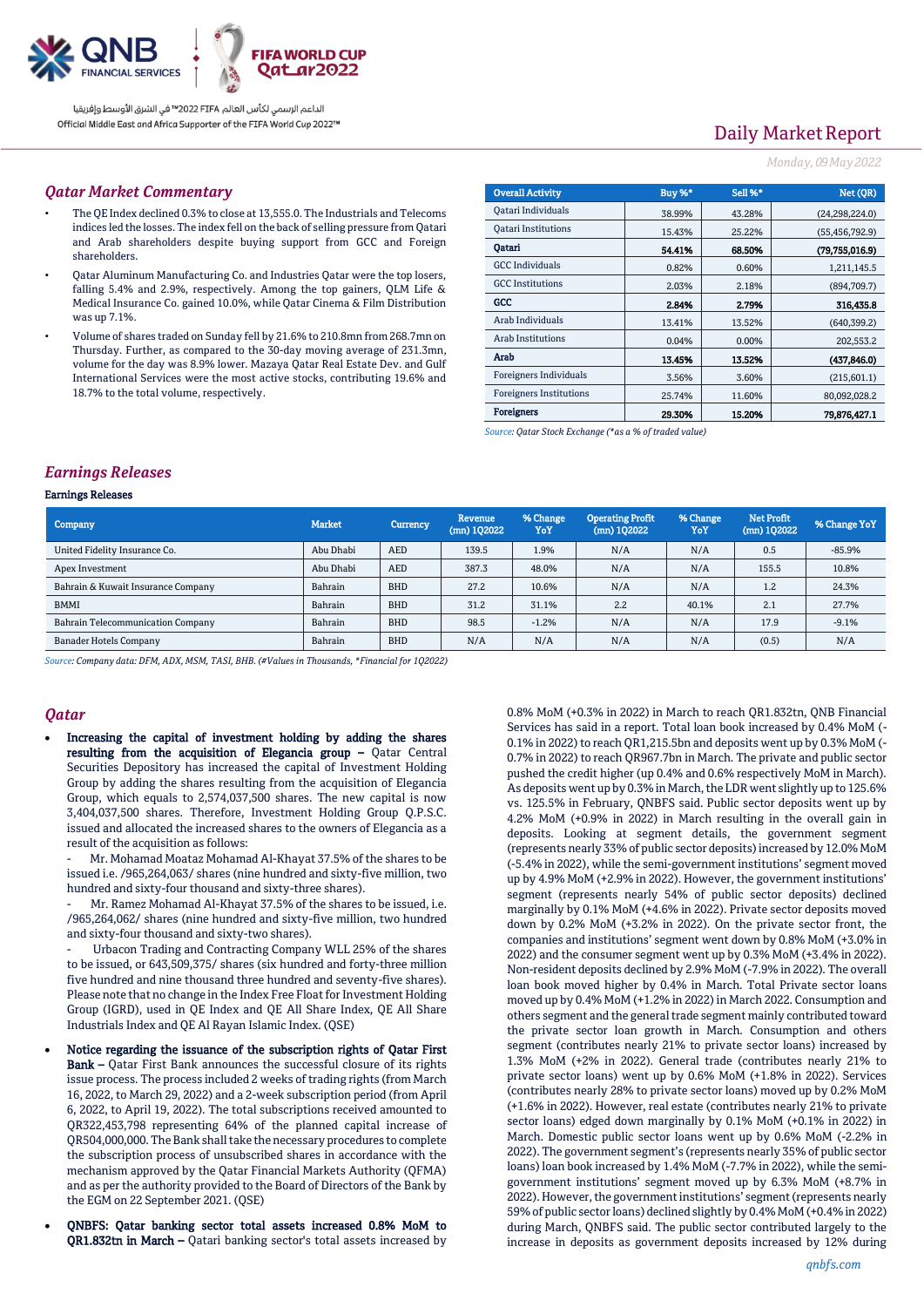

الداعم الرسمي لكأس العالم PIFA™ في الشرق الأوسط وإفريقيا Official Middle East and Africa Supporter of the FIFA World Cup 2022™

March, QNBFS noted. Both the private and public sector contributed to the increase in overall loans. Private sector consumption and others increased by 1.3% and general trade by 0.6%, while in the public sector, both government loans and semi-government loans increased by 1.4% and 6.3% respectively, an analyst said. (Gulf Times)

- Qatar's foreign reserves rise 2.7% in April Official data showed, on Sunday, that the international reserves and foreign currency liquidity of the Qatar Central Bank in April 2022 increased by 2.7% on an annual basis, rising for the 50th consecutive month. And the Bank of Qatar data published on its website indicated that foreign reserves rose to QR210,716bn (\$58.26bn) last month. And reserves in Qatar amounted to QR205.051bn (\$56.69bn) in the same month of 2021. On a monthly basis, Qatar's foreign reserves increased by 0.11%, compared to QR210.72bn (\$58.26bn) in March 2022. Qatar's foreign reserves have been rising monthly since they started growing in March 2018. Qatar is benefiting from the rise in gas prices globally, which have been at record levels since the end of 2021, and continue to rise due to the repercussions of the Russian-Ukrainian war. (Bloomberg)
- Qatar General Insurance & Reinsurance to hold its investors relation conference call on May 09 to discuss the financial results – Qatar General Insurance & Reinsurance announced that the conference call with the Investors to discuss the financial results for the Quarter 1 2022 will be held on 09/05/2022 at 01:30 PM, Doha Time. (QSE)
- Qatar Holding intends to keep its 11.52% share in Lagardère Qatar Holding LLC has communicated its intention to keep its 11.52% share in Lagardere (LAGA.PA), following the public offer initiated by Vivendi (VIV.PA) for shares in the group, which owns Europe 1, Paris Match and Le Journal du Dimanche. "Qatar Holding LLC indicates that it does not intend to tender its shares in Lagardère S.A. to the main or secondary branch of the public offer filed by Vivendi S.E. on 21 February 2022," the company said in a statement on Sunday. Qatar Holding, which is owned by the Qatari sovereign wealth fund, added that it "may consider acquiring or selling Lagardere S.A. shares depending on market opportunities and/or applicable regulatory requirements." Lagardere is an international group headquartered in Paris with companies in media, publishing and travel retail. (Reuters)
- Investment and Trade Court to begin work from tomorrow The Investment and Trade Court will officially begin its work from tomorrow, according to Supreme Judiciary Council. Headquartered in Lusail, the Investment and Trade Court specializes in settlement of commercial disputes, including disputes related to commercial contracts, banking operations, and other fields. "The Investment and Trade Court shall officially begin its work as of 10 May 2022 pursuant to Law No. 21 of 2021 concerning the establishment of the Investment and Trade Court at its headquarters in Lusail," Supreme Judiciary Council said in a tweet. President of the Investment and Trade Court Judge Khalid bin Ali Al Obaidly had said, while talking to QNA, that the establishment of a court specialized in commercial dispute cases is an important step in the development of Qatar's judicial system, to spur the advancement of all sectors, including the economic and investment sectors in the country. (Peninsula Qatar)
- Qatar sees huge rise in visitors from GCC, Europe Visitors from the Gulf Corporation Council (GCC) constituted 34.5% of the total tourist arrivals to Qatar in March 2022, according to figures from the Planning and Statistics Authority (PSA)'s monthly newsletter. According to the newsletter, Qatar recorded 152,772 visitor arrivals in March. Visitors from the GCC reached 52,691, compared to 18,610 in February 2022 and just 2,670 in March 2021. Hence, Qatar saw a YoY increase of 1,873.4% and a MoM increase of 183.1% in GCC visitors. Meanwhile, visitors from Europe constituted the second largest group, with 37,490 visitors in March this year, compared to just over 20,000 in February. There were 36,969 visitors from other Asian countries, including Oceania; 11,736 from Arab countries other than the GCC; 10,705 from the Americas; and 3,173 from non-Arab African countries in March 2022. There were 90,677 arrivals by air, 18,4885 by sea, and 43,610 by land in March. (Peninsula Qatar)
- 'Qatar's investments in India increase fivefold in two years' Minister of State for External Affairs and Parliamentary Affairs of India HE V

## Daily Market Report

#### *Monday, 09May2022*

Muraleedharan said Qatar's investments in India have increased fivefold over the past two years. He said trade between Qatar and India surpassed \$15bn in fiscal year 2021-22. The Minister was speaking at a community reception organized by Indian Cultural Centre (ICC) in association with Indian expatriate community organizations at ICC premises yesterday. The event was attended by Ambassador of India to Qatar, HE Dr. Deepak Mittal, and a large number of members of Indian community, including prominent businessmen. "Qatar played an important role in our energy security and India takes pride to participate in Qatar's food security program," the Minister of State said. "We are developing mutually beneficial partnership in areas of health, education, technology, security, defense, agriculture, connectivity, culture among others. (Peninsula Qatar)

 Demand revs up for automobiles in Qatar in March – Qatar's automobile sector witnessed demand generation, especially for motorcycles and private vehicles in March 2022, leading to a robust double-digit expansion in new registrations, according to the official data. The new registrations stood at 8,734; with motorcycles and private vehicles constituting 72% of the total in March, said the figures released by the Planning and Statistics Authority. The increased demand led Doha register 63.5% and 26.6% growth in new registration in the review period, even as auto loans were on the decline. The registration of new motorcycles more than tripled on a yearly basis to 1,602 units and it was up 5.1% MoM. These constituted 12% of the total new vehicles this year. The registration of new private vehicles stood at 5,244, which posted 43% and 20.5% growth YoY and MoM respectively in March. Such vehicles constituted 60% of the total new vehicles registered in the country in the review period. The registration of new private transport vehicles stood at 1,928, which showed an 83.3% and 51.9% expansion on yearly and monthly basis respectively. Such vehicles constituted 22% of the total new vehicles in March. According to the Qatar Central Bank data, auto loans to Qataris and non-Qatari were seen declining 26.77% and 9.09% YoY respectively to QR0.93bn and QR0.2bn in March. Personal loans to Qataris reported a 79.62% surge YoY to QR87.6bn and those for non-Qataris by 12.14% to QR9.05bn in the review period. The overall consumption credit to nationals grew 3.86% YoY to QR150.27bn and that to non-Qataris by 13.77% to QR12.23bn in March. The registration of new heavy equipment stood at 161, which constituted 2% of the total registration in the review period. Their registrations nevertheless saw 30.6% and 16.6% contraction on yearly and monthly basis respectively. (Gulf Times)

#### *International*

- Biden to give remarks on inflation Tuesday, contrast plan with Republicans – President Joe Biden will draw a contrast between his economic plans and those of Republicans in remarks on Tuesday focused on inflation, a White House official said. Biden, a Democrat who is suffering from low approval poll numbers ahead of the November midterm elections, has sharpened his rhetoric against Republicans in recent weeks, dismissing, for example, former President Donald Trump's "Make America Great Again" MAGA movement as extreme. On Tuesday Biden will lay out his plan to fight inflation and "contrast his approach with Congressional Republicans' ultra-MAGA plan to raise taxes on 75mn American families and threaten to sunset programs like Social Security, Medicare, and Medicaid," the official said. Last week Biden took aim at Republican US Senator Rick Scott's economic plan, saying it would raise taxes on 75mn Americans, most of whom make less than \$100,000 a year. Scott, who said he planned to cut taxes, is leading Republican efforts to get Republicans elected to the Senate. (Reuters)
- March meeting minutes: BOJ policymakers unwavering on easy policy stance – Bank of Japan (BOJ) policymakers remained unwavering in their resolve to keep massive monetary stimulus, even as some saw signs of change in the country's low-inflation environment, minutes of their March policy meeting showed on Monday. Several in the nine-member board said some big firms were raising wages and companies were more eagerly passing on rising raw material costs to households, which could put upward pressure on consumer inflation, the minutes showed. Japan's consumer prices rose the fastest among major advanced economies during the global inflationary cycle in the 1970s, which meant there was always a chance inflation could spiral higher once price hikes broaden, one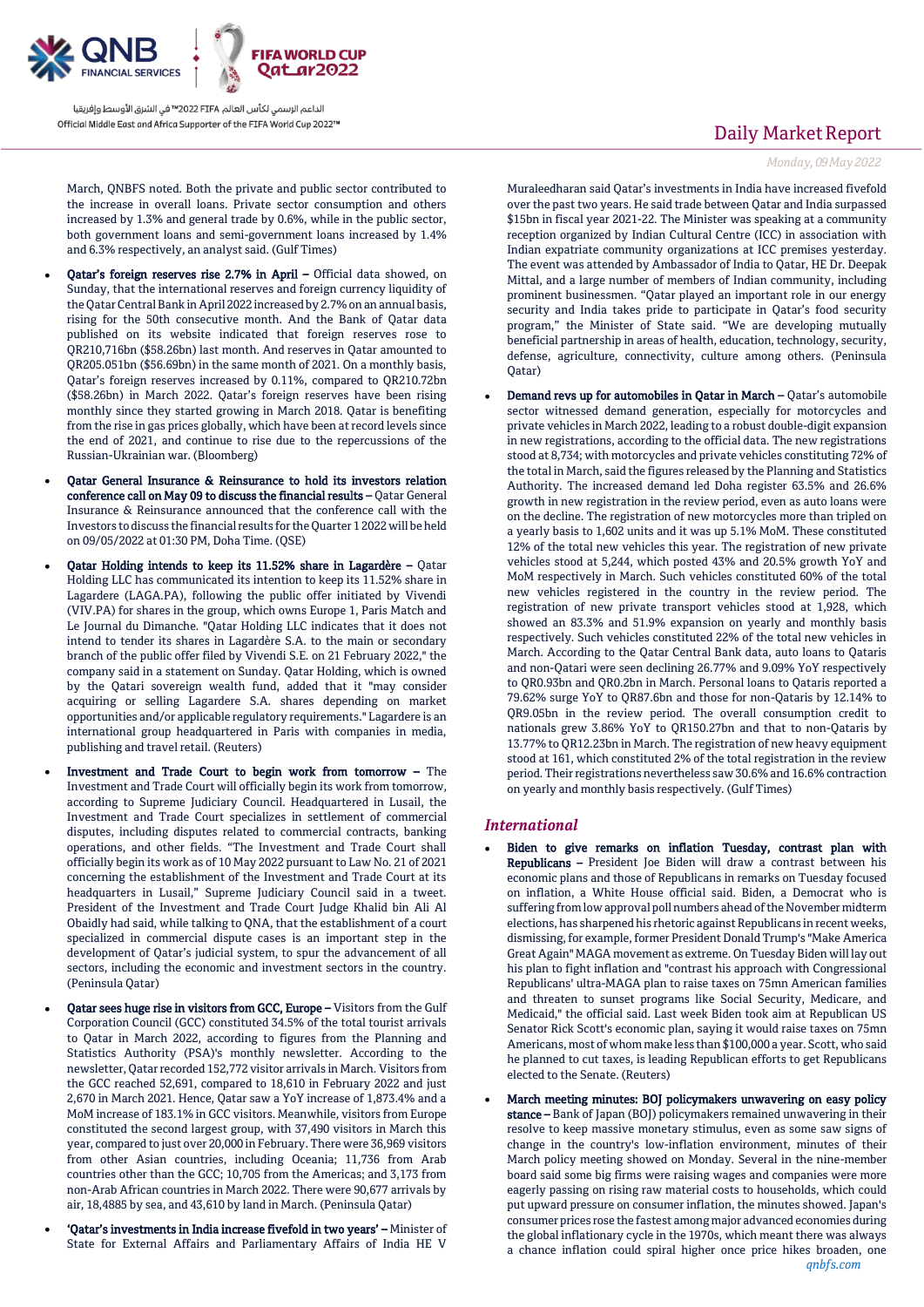

الداعم الرسمي لكأس العالم PIFA≤™ في الشرق الأوسط وإفريقيا Official Middle East and Africa Supporter of the FIFA World Cup 2022™

member noted. But most others in the board warned of heightening risks to Japan's economy from the Ukraine crisis that would keep inflationary pressure subdued, the minutes showed. "Unlike the United States and the United Kingdom, Japan was not in a situation where the inflation rate would likely exceed the BOJ's 2% price target in a sustained manner," some members were quoted as saying in the minutes. "It was therefore important for the BOJ to continue with monetary easing to support the economy's recovery from the pandemic," they said. One member said the BOJ might even need to guard against a downturn in prices from the latter half of fiscal 2022 given uncertainty over the global economic and commodity price outlook, the minutes showed. The remarks underscore a dominant market view the BOJ will remain an outlier in the global shift towards tighter monetary policy, with little sign of a clear pick-up in wages. Data released on Monday showed real wages shrank in March for the first time in three months, a sign salaries weren't rising enough to make up for higher living costs. The BOJ maintained its massive stimulus at the March 17-18 meeting. At a subsequent meeting in April, it raised this year's inflation forecast, but stuck to ultra-low interest rates and guidance to sustain easy policy. Many analysts expect Japan's core consumer inflation to exceed 2% from April onward mainly on rising fuel costs. The BOJ has said it won't tighten policy unless such cost-push inflation leads to broader price rises accompanied by higher wages. (Reuters)

### *Regional*

- Adoption of digital payments is on the rise No longer the domain of the tech savvy and financially literate, digital payments are permeating every facet of society, unlocking new opportunities for small- and medium-enterprises (SMEs) and entrepreneurs to expand their markets in previously unimaginable ways. Covid-19 has played a major role in accelerating the adoption of digital payments in the Middle East, as lockdowns and movement restrictions encouraged consumers to switch to cashless payment alternatives. Despite this, the level of adoption continues to vary across the region. For instance, in the UAE, digital payments accounted for approximately 23% of total transactions in 2020, whilst in Saudi Arabia, the Gulf Cooperation Council's (GCC) biggest economy and one of the most populous, digital payment participations was only 18%. The discrepancy highlights the scale of opportunity that currently exists in the region, particularly when compared to the US or some European countries where digital payments participation is over 80%. Indeed, Saudi Arabia's leadership has recognized this untapped potential and has made the accelerated adoption of digital payments a key priority in the Saudi Arabia's Vision 2030. Historically, the UAE has led the region in digital payments. With a supportive government and regulatory framework, the Dubai government has established a Cashless Dubai Working Group to create an action plan to shift all payment transactions in Dubai to secure and easy-to-use cashless platforms across all sectors. More recently, Sheikh Mohammed bin Rashid Al Maktoum, Vice President and Prime Minister of the UAE and Ruler of Dubai, announced that the UAE Cabinet had adopted an agreement to link the payment systems of the GCC, a move that will further integrate the region and play a key role in expanding the already significant multilateral trade within the region. (Bloomberg)
- \$13.6bn solar park to help Dubai achieve net-zero emissions by 2050 Dubai Electricity and Water Authority (Dewa) has announced that Mohammed bin Rashid Al Maktoum Solar Park, the largest single-site solar park in the world being built at an investment of AED50bn (\$13.6bn), is set to achieve net-zero emissions by 2050. The solar park has a planned capacity of 5,000 megawatts (MW) by 2030 and once completed, it will reduce over 6.5mn tonnes of carbon emissions annually. According to Dewa, the solar park hosts two pioneering projects - The Innovation Centre and the R&D Centre. The Innovation Centre supports Dewa's efforts to enhance innovation and creativity in clean and renewable energy and raise awareness on sustainability, in addition to strengthening national capabilities and enhancing business competitiveness. It also provides visitors with a unique experience to explore the latest innovations in clean energy technologies, said the statement from Dewa. The R&D Centre supports Dewa's efforts to anticipate the future, develop proactive, long-term plans to keep pace

## Daily Market Report

*Monday, 09May2022*

with the Fourth Industrial Revolution by developing disruptive technologies. It has the largest and most comprehensive solar testing and certification facility in the UAE, and it operates the longest continuous testing of photovoltaic panels in the UAE in desert climate conditions, it added. (Zawya)

- DoH to showcase prominent services for medical tourists at ATM 2022 The Department of Health – Abu Dhabi (DoH), the healthcare sector regulator in the emirate, is set to showcase Abu Dhabi's most prominent healthcare services available for medical tourists at the Arabian Travel Market (ATM) 2022. Set to be held from 9th to 12th May 2022, the event will see the DoH highlighting key investment opportunities in the emirate's healthcare sector. Joining the Department of Culture and Tourism – Abu Dhabi stand, the DoH will present Abu Dhabi's latest therapeutic disciplines, world-class services and outstanding facilities to visitors and medical tourists. Hind Al Zaabi, Executive Director of Healthcare Facilities at the DoH, said, "The Department of Health – Abu Dhabi is excited and proud to represent Abu Dhabi's leading healthcare sector at the upcoming Arabian Travel Market 2022. With the continuous support and guidance of the UAE's wise leadership, Abu Dhabi could reinforce its position as a world-class destination for healthcare and medical tourism. The emirate's advanced healthcare infrastructure and innovative operations were instrumental in our outstanding response to the COVID-19 pandemic." Al Zaabi added, "During our participation in the Arabian Travel Market 2022, we aim to better understand the needs of international patients to ensure the delivery of the highest quality of care in the emirate of Abu Dhabi." During its participation, the department will showcase its Capacity Master Plan, specifically designed to help Abu Dhabi respond to its current and future healthcare demands and provide and plan investment opportunities available in the emirate in the next two decades. (Zawya)
- Dubai index is the best performing index among the Gulf markets in April – The Gulf index again recorded gains in April 2022, supported by the strong profits recorded by the shares of major companies, especially banks. However, despite this, the pace of monthly gains slowed marginally during the month, with the Morgan Stanley Gulf Index recording a growth of 3.3%, which is the lowest monthly gain recorded by the index after five consecutive months of growth. The Dubai Stock Exchange came in the lead as the best performing Gulf market during the month, with monthly gains of 5.5%, followed by Saudi Arabia and Kuwait with monthly gains of 4.9% and 2.6%, respectively. In terms of performance since the beginning of the year 2022 to date, Saudi Arabia regained the leadership position once again, recording gains of 21.7%, followed by Abu Dhabi and Kuwait with growth of 18.8% and 18.75%, respectively. The banking sector index outperformed in terms of performance since the beginning of the year, with a growth of 26.5%, followed by the health care sector and consumer goods sector indices with gains of 23.2% and 21.8%, respectively. (Bloomberg)
- South Batinah, Oman announces 11 development projects With an aim to stimulate the economy and create recreational facilities, South Batinah governorate is offering 11 projects for development. An official of the governorate, said, "South Batinah has called on bidders to set up markets in the wilayats of Wadi al Ma'awel, Al Awabi and in Tawi al Hara in the wilayat of Rustaq. Tenders have also been announced for construction of wal-kways in the wilayats of Nakhal, Wadi al Ma'awil and Barka. Tenders include maintenance work of a number of internal roads in the wilayats of Barka and Mussanah and developing and implementing the Ayn al Thawara project in Nakhl. The last date for submission of bids is June 2, 2022. According to Sheikh Issa Hamad al Azri, Governor of South Batinah, the governorate aims to achieve the objectives of the Governorate Development Programme, which has received the attention of His Majesty Sultan Haitham bin Tarik. His Majesty the Sultan raised the amount allocated to the Governorate Development Program from RO10mn to RO20mn for each governorate for the current Five-Year Plan (2021-2025), starting from 2022. The governor confirmed that 36 projects have started to develop landmarks, some of which are in final stages of completion. The governorate also recently signed 11 agreements to implement investment projects at a cost of over RO4mn. South Batinah will also offer 20 investment sites this year for projects aimed at providing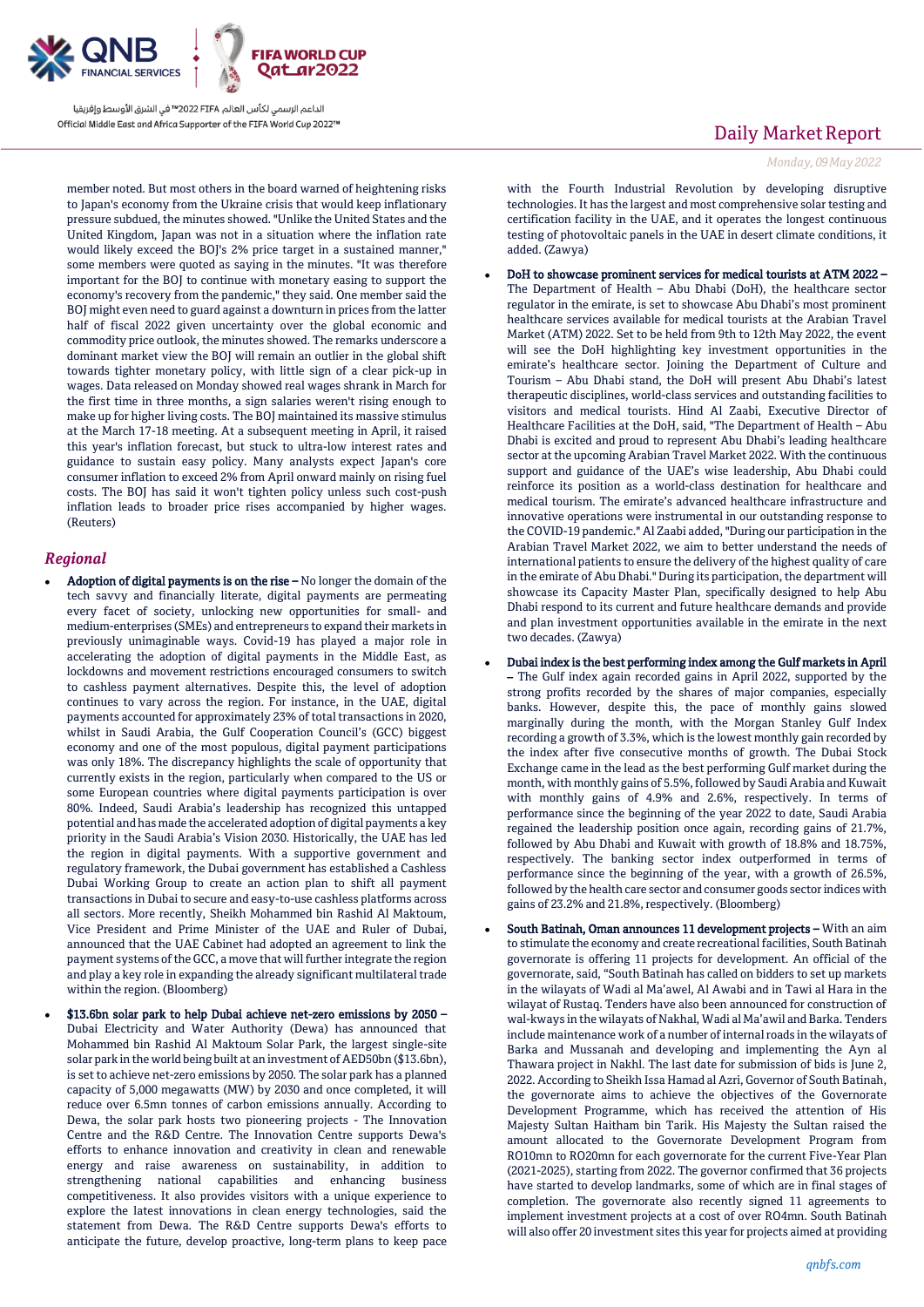

الداعم الرسمي لكأس العالم PIFA≤™ في الشرق الأوسط وإفريقيا Official Middle East and Africa Supporter of the FIFA World Cup 2022™

Daily Market Report

*Monday, 09May2022*

public services, supporting SMEs, and providing job opportunities. (Zawya)

- Qais Al Yousef: Oman's non-oil exports to India up 172% Non-oil exports from Oman to India increased by an impressive 172% between 2020 and 2021, said Qais Al Yousef, the country's Minister of Commerce, Industry and Investment Promotion. Speaking ahead of a planned trip to New Delhi to take part in the 10th Oman–India Joint Commission Meeting, an annual gathering that takes place to develop trade and investment links between the two countries, the minister said, "Non-oil exports to India, a key priority of the Omani government and business community, reached \$1.2bn in 2021, a jump of 172% over 2020, while imports from India hit \$2bn, a 94% increase over 2020." The official program of high-level meetings and events will commence with Minister Al Yousef addressing an Oman–India B2B networking session on 11 May at the Leela Palace Hotel in New Delhi. Accompanying the delegation are senior representatives from Oman Investment Authority, Public Authority for Special Economic Zones & Free Zones and Oman Chamber of Commerce & Industry as well as Omani companies from the construction, manufacturing, retail, automotive, renewable energy, pharmaceutical and tourism sectors. (Bloomberg)
- Kuwait: Development projects face 688 challenges A government report revealed several challenges hinder the development plan projects, 79% of which have been overcome, most of them challenges administrative challenges, reports Al-Qabas daily. A comparison of the numbers between the follow-up report of the development plan in the third quarter of 2021- 2022 and 2020-2021 showed that the challenges rose from 635 in 2020- 2021 to 688 in 2021-2022. The report revealed that the challenges facing the development plan projects are categorized into five different topics administrative, regulatory, financial, technical and legislative. According to the figures, the administrative challenges in the third quarter of 2021- 2022 were 253 or 36.8%, of which 209 challenges were resolved; while the technical challenges came in next second with 211 or 30.7%, of which 157 challenges were resolved. Third, the financial challenges came with a total of 93 challenges, at a rate of 13.5%, of which 75 were overcome, while the regulatory challenges ranked fourth in terms of their number, totaling 87, most of which have been resolved. The legislative challenges were the least amounting to only 44, at a rate of 6.4%, and half of them have been overcome. (Zawya)
	- Corona crisis reverses rents trend in Kuwait A number of real estate developers indicated that the corona crisis has reversed the course of rents, which was taking an upward trend after the 2008 crisis, due to demand from expatriates offset by the limited supply, reports Al-Rai daily. Statistics issued by the Real Estate Union, there were 381,000 units in 2018, 396.5 thousand units in 2019, and 397.7 thousand units in 2020, before declining to 396.1 thousand during April 2021, while vacant units increased by about 20% between 2017 and 2021 which means the rate in Kuwait was about 48.9 thousand apartments, which increased to 61,000 last year, at a rate of approximately 24.5%, and this increased in 2021 compared to 46,000 vacant apartments in 2019 with the departure of thousands of expatriates who lost their jobs due to the repercussions of the corona crisis and left the country, reports a local Arabic daily. With this large increase in the number of vacant units in Kuwait, many real estate owners were forced to reduce rents to maintain their tenants in light of the rapid changes that occurred in the market and led to the loss of the rental momentum that was in the past years. (Zawya)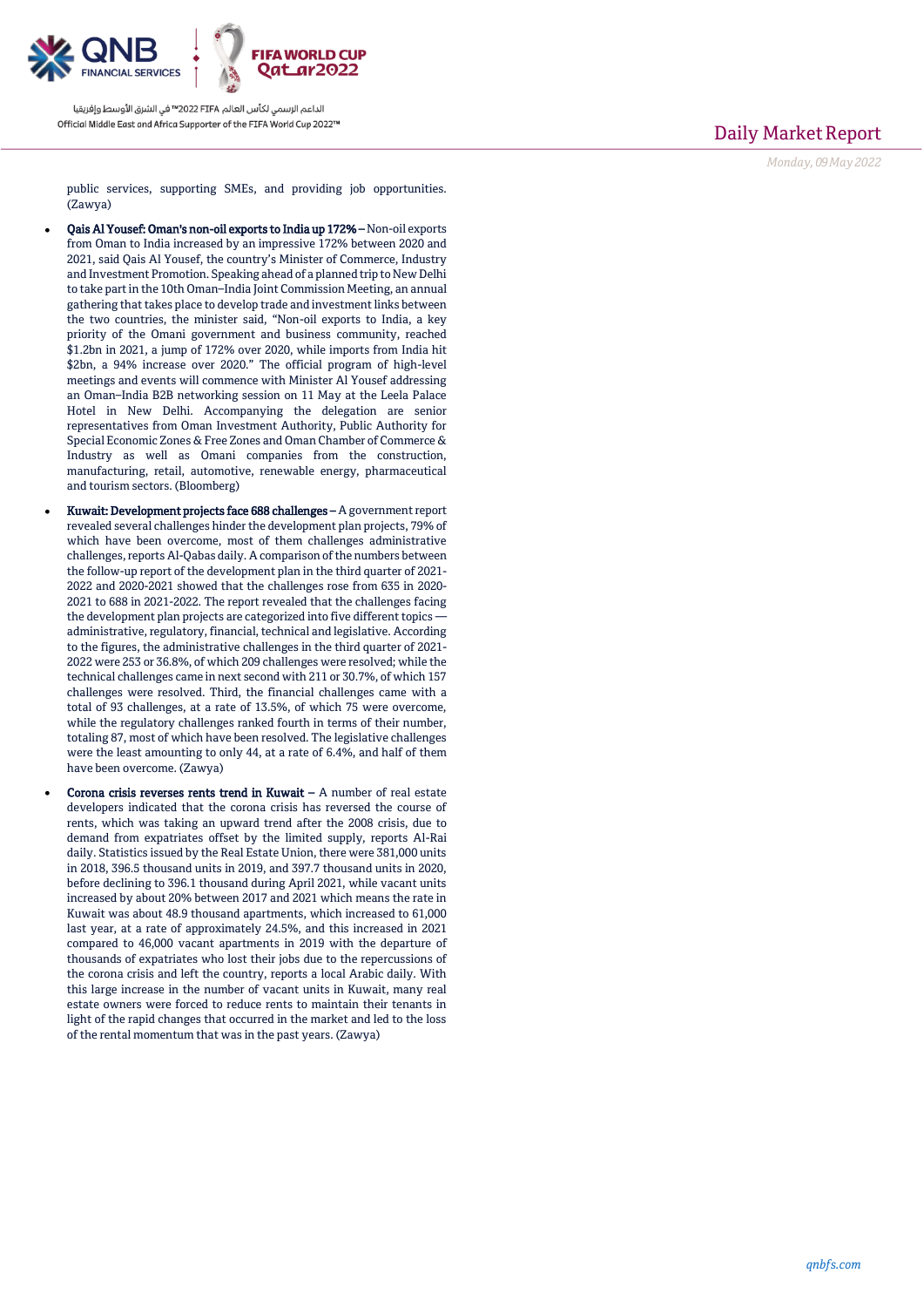

الداعم الرسمي لكأس العالم PIFA™ في الشرق الأوسط وإفريقيا Official Middle East and Africa Supporter of the FIFA World Cup 2022™

## Daily Market Report

*Monday, 09May2022*

### *Rebased Performance*



## *Daily Index Performance*



Asset/Currency Performance Close (\$) 1D% WTD% YTD% Gold/Ounce  $1,883.81$   $0.4$   $0.7$   $(0.7)$   $3.0$ Silver/Ounce  $22.36$   $22.36$   $(0.7)$   $(1.8)$   $(1.8)$   $(1.8)$   $(4.1)$ Crude Oil (Brent)/Barrel (FM Future) 112.39 1.3 2.8 2.8 44.5 Crude Oil (WTI)/Barrel (FM Future) 109.77 1.4 4.9 46.0 Natural Gas (Henry Hub)/MMBtu 129.8 129.8 129.8 129.8 129.8 129.8 129.8 129.8 129.8 129.8 129.8 129.9 129.8 12 LPG Propane (Arab Gulf)/Ton 13.8 13.8 LPG Butane (Arab Gulf)/Ton (6.5) (8.7) (8.7) (8.7) (8.7) (8.7) (8.5) (8.5) (8.5) (8.5) (8.5) (8.5) (6.5) (8.5) Euro  $1.06$   $0.1$   $0.1$   $0.1$   $0.1$   $0.1$   $0.1$   $0.1$   $0.1$   $0.1$   $0.1$   $0.1$   $0.1$ Yen 13.5 0.7 | 13.56 | 130.56 | 130.56 | 20.3 | 20.3 | 20.3 | 20.3 | 20.3 | 20.3 | 20.3 | 20.3 | 20.3 | 20.3 | GBP (8.7) (1.8) (8.7) (1.8) (1.8) (1.8) (1.8) (8.7) (1.8) (1.8) (1.8) (1.8) (1.8) (1.8) (1.8) (1.8) (1.8) (1.8) (1.8) (1.8) (1.8) (1.8) (1.8) (1.8) (1.8) (1.8) (1.8) (1.8) (1.8) (1.8) (1.8) (1.8) (1.8) (1.8) (1.8) (1.8) ( CHF (1.5) (1.5) (1.5) (1.5) (1.5) (1.5) (1.5) (1.5) (1.7) (1.7) (1.7) (1.7) (1.7) (1.7) (1.7) (1.7) (1.7) (1.7) (1.7) (1.7) (1.7) (1.7) (1.7) (1.7) (1.7) (1.7) (1.7) (1.7) (1.7) (1.7) (1.7) (1.7) (1.7) (1.7) (1.7) (1.8) ( AUD  $0.71$  (0.5) 0.2 (2.6) 0.2 (2.6) USD Index  $0.7$  |  $0.84$ RUB 118.69 0.0 0.0 58.9 58.9 58.9  $\,$ BRL  $0.20$   $(1.1)$   $(2.1)$   $(2.1)$ 

*Source: Bloomberg*

| <b>Global Indices Performance</b>                                                                                                                                                     | <b>Close</b> | 1D%*  | WTD%* | YTD%*  |
|---------------------------------------------------------------------------------------------------------------------------------------------------------------------------------------|--------------|-------|-------|--------|
| <b>MSCI</b> World Index                                                                                                                                                               | 2,762.21     | (0.8) | (1.2) | (14.5) |
| DJ Industrial                                                                                                                                                                         | 32,899.37    | (0.3) | (0.2) | (9.5)  |
| <b>S&amp;P 500</b>                                                                                                                                                                    | 4,123.34     | (0.6) | (0.2) | (13.5) |
| NASDAQ 100                                                                                                                                                                            | 12,144.66    | (1.4) | (1.5) | (22.4) |
| STOXX 600                                                                                                                                                                             | 429.91       | (1.4) | (4.4) | (18.2) |
| <b>DAX</b>                                                                                                                                                                            | 13,674.29    | (1.1) | (2.8) | (19.6) |
| <b>FTSE 100</b>                                                                                                                                                                       | 7,387.94     | (1.4) | (3.8) | (8.7)  |
| <b>CAC 40</b>                                                                                                                                                                         | 6,258.36     | (1.2) | (4.0) | (18.8) |
| Nikkei                                                                                                                                                                                | 27,003.56    | 0.5   | 1.0   | (17.2) |
| <b>MSCI EM</b>                                                                                                                                                                        | 1,031.50     | (2.6) | (4.2) | (16.3) |
| <b>SHANGHAI SE Composite</b>                                                                                                                                                          | 3,001.56     | (2.3) | (2.4) | (21.4) |
| <b>HANG SENG</b>                                                                                                                                                                      | 20,001.96    | (3.8) | (5.2) | (15.1) |
| <b>BSE SENSEX</b>                                                                                                                                                                     | 54,835.58    | (2.1) | (4.4) | (8.9)  |
| Bovespa                                                                                                                                                                               | 105,134.73   | (0.4) | (4.7) | 10.4   |
| <b>RTS</b><br>$\frac{1}{2}$ and $\frac{1}{2}$ and $\frac{1}{2}$ and $\frac{1}{2}$ and $\frac{1}{2}$ and $\frac{1}{2}$ and $\frac{1}{2}$ and $\frac{1}{2}$ and $\frac{1}{2}$<br>$\sim$ | 1,088.02     | (2.8) | 0.6   | (31.8) |

*Source: Bloomberg (\*\$ adjusted returns)*